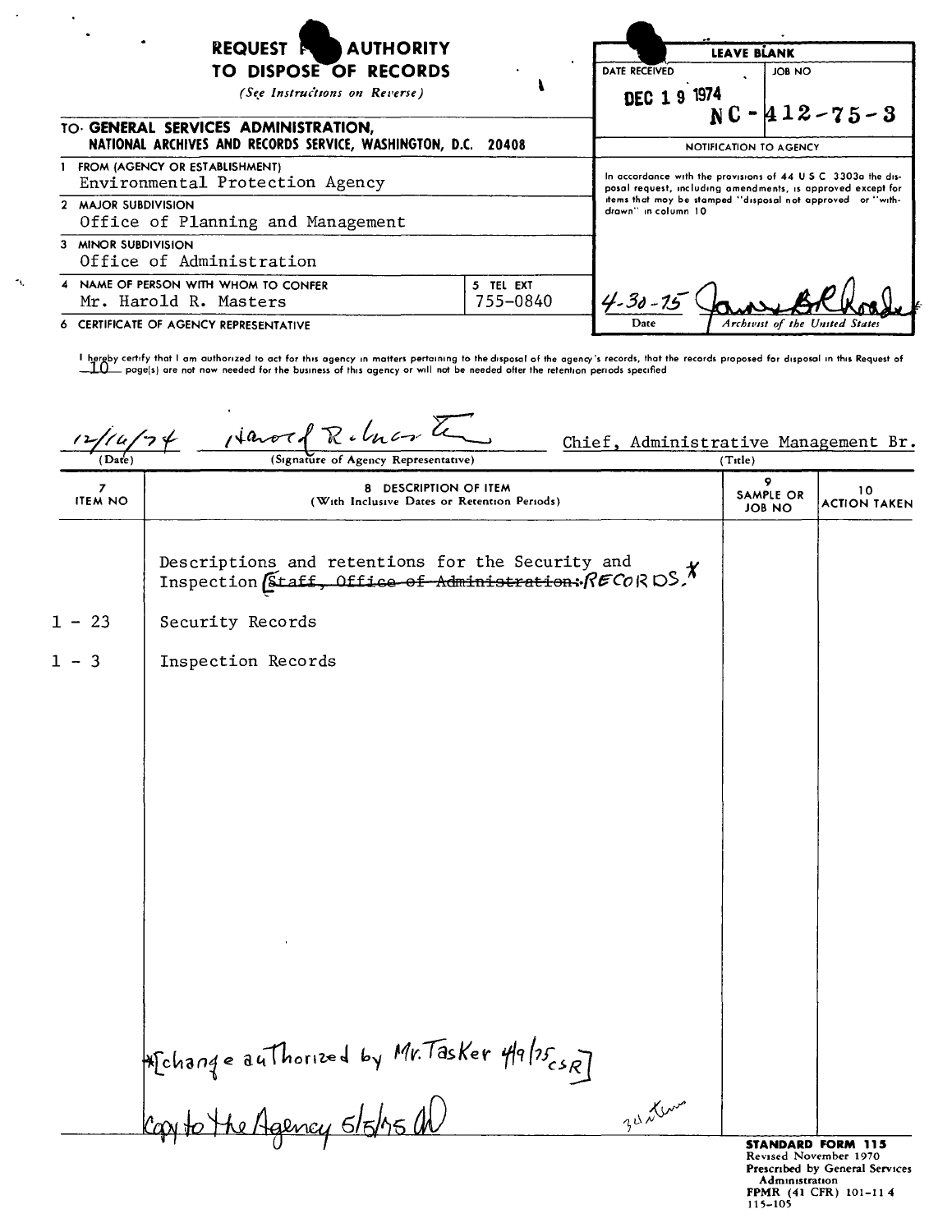ENVIRONMENTAL PROY TION AGENCY

APPENDIX B

RECORDS CONTROL SCHEDULES

### SECURITY AND INSPECTION RECORDS.

### A. SECURITY

Security and protective records include documents by agencies to control and protect security classified information; to protect Government facilities from unauthorized entry, sabotage, or loss; and to insure the adequacy of protective measures at privately-owned plants given security cognizance by the Government; and to determine loyalty and fitness of individuals employed by, or seeking employment from the Government.

 $\sim$ 

 $\frac{1}{l}$ 

| Item           | Name and Description<br>of Record/File                                                                                                                                                                                                                                                                                                                                      | Retention Period<br>and Disposition                                                                                      |
|----------------|-----------------------------------------------------------------------------------------------------------------------------------------------------------------------------------------------------------------------------------------------------------------------------------------------------------------------------------------------------------------------------|--------------------------------------------------------------------------------------------------------------------------|
| $\mathbf{l}$ . | Receipt of Classified Documents.<br>Records relating to the receipt<br>and use of classified documents.                                                                                                                                                                                                                                                                     | Retention: Retain 2 years.<br>Disposition: Break file<br>at end of year. Keep in<br>office for 2 years, then<br>destroy. |
| 2.             | Destruction of Classified Docu-<br>ments. Records relating to the<br>destruction of classified docu-<br>ments.                                                                                                                                                                                                                                                              | Retention: Retain 2 years.<br>Disposition: Break file<br>at end of year. Keep in<br>office for 2 years, then<br>destroy. |
| 3.             | Classified Document Inventory.<br>Files consisting of forms,<br>ledgers, or registers used to<br>show identity, internal routing<br>and firal disposition made of<br>classified documents, but<br>exclusive of classified docu-<br>ment receipts and destruction<br>certificates and documents<br>relating to Top Secret<br>mate ial covered elsewhere in<br>this schedule. | Retention: Retain 2 years.<br>Disposition: Break file<br>at end of year. Keep in<br>office for 2 years, then<br>destroy. |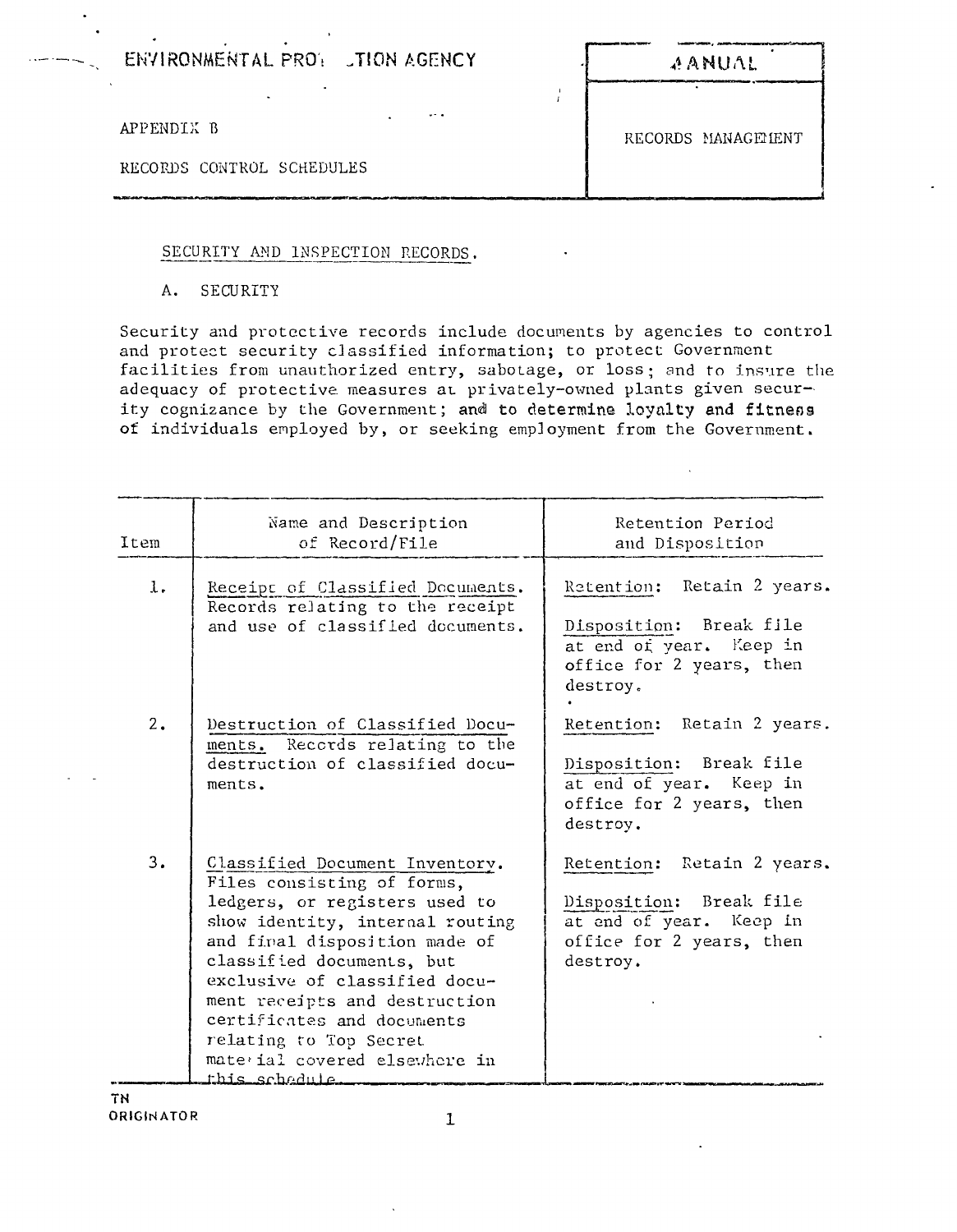|                    | ٠.                                      |
|--------------------|-----------------------------------------|
| MANUAL             |                                         |
| RECORDS MANAGEMENT | APPENDIX B<br>RECORDS CONTROL SCHEDULES |

| Item | Name and Description<br>of Record/File                                                                                                                                                                                                                     | <b>Petention Period</b><br>and Disposition                                                                                                                               |
|------|------------------------------------------------------------------------------------------------------------------------------------------------------------------------------------------------------------------------------------------------------------|--------------------------------------------------------------------------------------------------------------------------------------------------------------------------|
| 4.   | Security Classified Accounting<br>and Control Files.                                                                                                                                                                                                       |                                                                                                                                                                          |
|      | Registers maintained at<br>а.<br>control points to indicate<br>accountability over security<br>classified documents, reflecting<br>the receipt, dispatch, or de-<br>struction of the documents.                                                            | Retain 2 years.<br>Retention:<br>Disposition: Break file<br>after document is down-<br>graded, transferred or<br>destroyed. Keep in office<br>for 2 years, then destroy. |
|      | Forms accompanying docu-<br>Ъ.<br>ments to insure continuing con-<br>trol, showing names of persons<br>handling the documents, intra-<br>office routing, and comparable<br>data.                                                                           | Petention:<br>Destroy.<br>Disposition:<br>Break file<br>when related document is<br>downgraded, transferred,<br>or destroyed, then destroy.                              |
| 5.   | Access Files. Records con-<br>sisting of requests and author-<br>izations for individuals to<br>have access to classified files.                                                                                                                           | Retention:<br>Retain 2 years.<br>Disposition:<br>Break file<br>after authorization expires.<br>Keep in office for 2 vears,<br>then destroy.                              |
| 6.   | Security Storage Equipment.<br>Files consist of forms or lists<br>used to record safe and padlock<br>combinations, names of individ-<br>uals knowing combinations, and<br>comparable data used to control<br>access into classified document<br>container. | Retention:<br>Destroy.<br>Disposition: Break file<br>when superseded by a new<br>form or list, or upon turn-<br>in of containers, then<br>destroy.                       |

 $\overline{\mathbf{z}}$ 

I

 $\ddot{\phantom{0}}$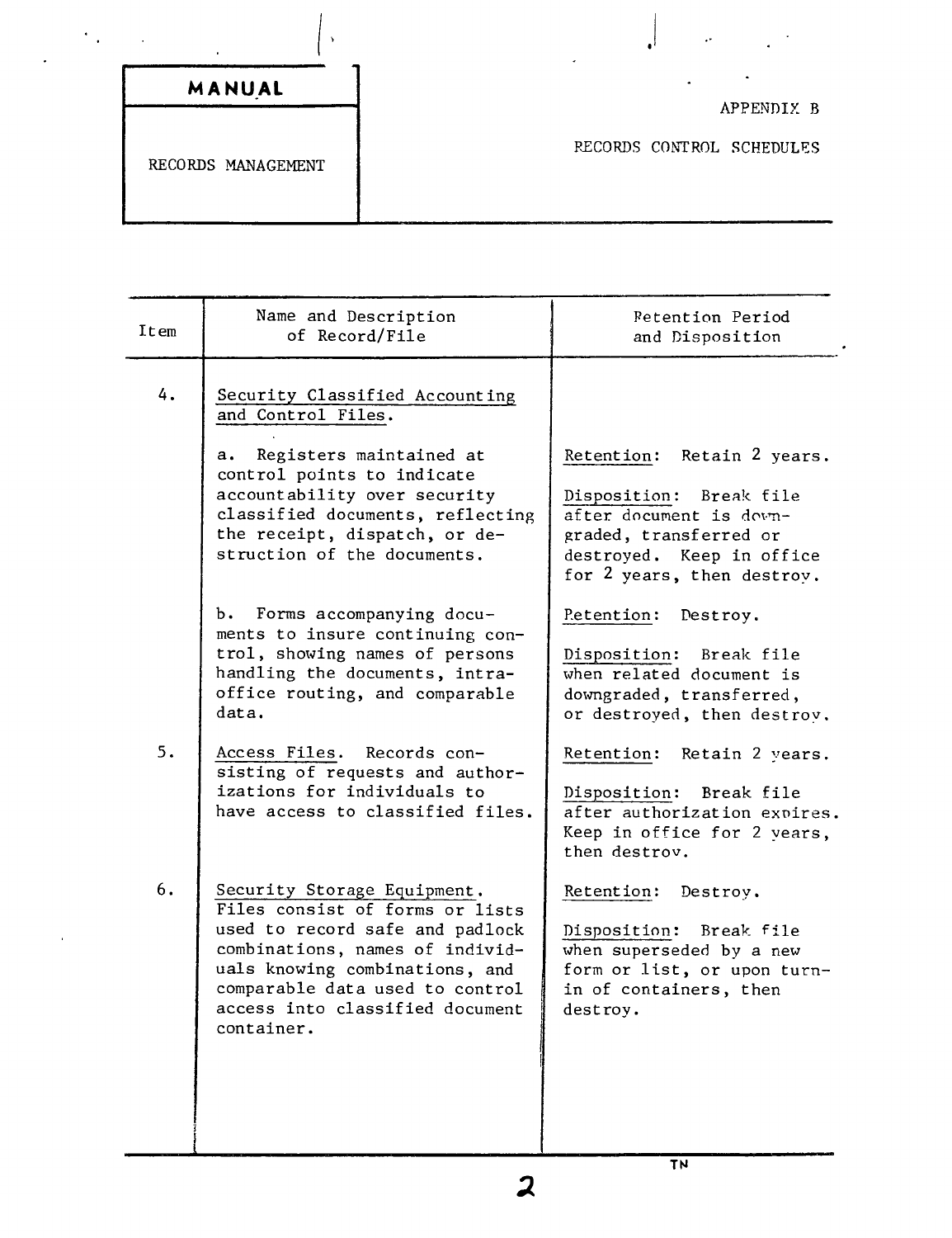| MANUAL             |                                            |
|--------------------|--------------------------------------------|
|                    | APPENDIX B<br>$\sim 100$                   |
| RECORDS MANAGEMENT | $\rightarrow$<br>RECORDS CONTROL SCHEDULES |

| Item  | Name and Description<br>of Record/File                                                                                                                                                                                                                     | Retention Period<br>and Disposition                                                                                                                                   |
|-------|------------------------------------------------------------------------------------------------------------------------------------------------------------------------------------------------------------------------------------------------------------|-----------------------------------------------------------------------------------------------------------------------------------------------------------------------|
| $4$ . | Security Classified Accounting<br>and Control Files.                                                                                                                                                                                                       |                                                                                                                                                                       |
|       | Registers maintained at<br>а.<br>control polats to indicate<br>accountability over security<br>classified documents, reflecting<br>the receipt, dispatch, or de-<br>struction of the documents.                                                            | Retention: Détain 5 years.<br>Disposition: Break file<br>after document is down-<br>graded, transferred or<br>destroyed. Keep in office<br>før 5 years, then destroy. |
|       | b. Forms accompanying docu-<br>ments to insure continuing con-<br>trol, showing names of persons<br>handling the documents, int $r_4$<br>office routing, and comparable<br>data.                                                                           | Petention:<br>Destroy.<br>Disposition: Break file<br>when related document is<br>downgraded, transferred,<br>or destroyed, then destroy.                              |
| 5.    | Access Files, Records con-<br>sisting of requests/and author-<br>izations for individuals to<br>have access to classified files.                                                                                                                           | Recention:<br>Retain 2 years.<br>Disposition: Break file<br>after authorization expires.<br>Keep in office for 2 years,<br>then destroy                               |
| 6.    | Security Syorage Equipment.<br>Files consist of forms or lists<br>used to/record safe and padlock<br>combinations, names of individ-<br>uals/knowing combinations, and<br>comparable data used to control<br>access into classified document<br>container. | Retention:<br>Dest <b>Koy.</b><br>Disposition:<br>Break <b>Kile</b><br>when superseded by a new<br>form or list, or upon turn-<br>in of containers, then<br>destroy.  |
|       |                                                                                                                                                                                                                                                            | TN                                                                                                                                                                    |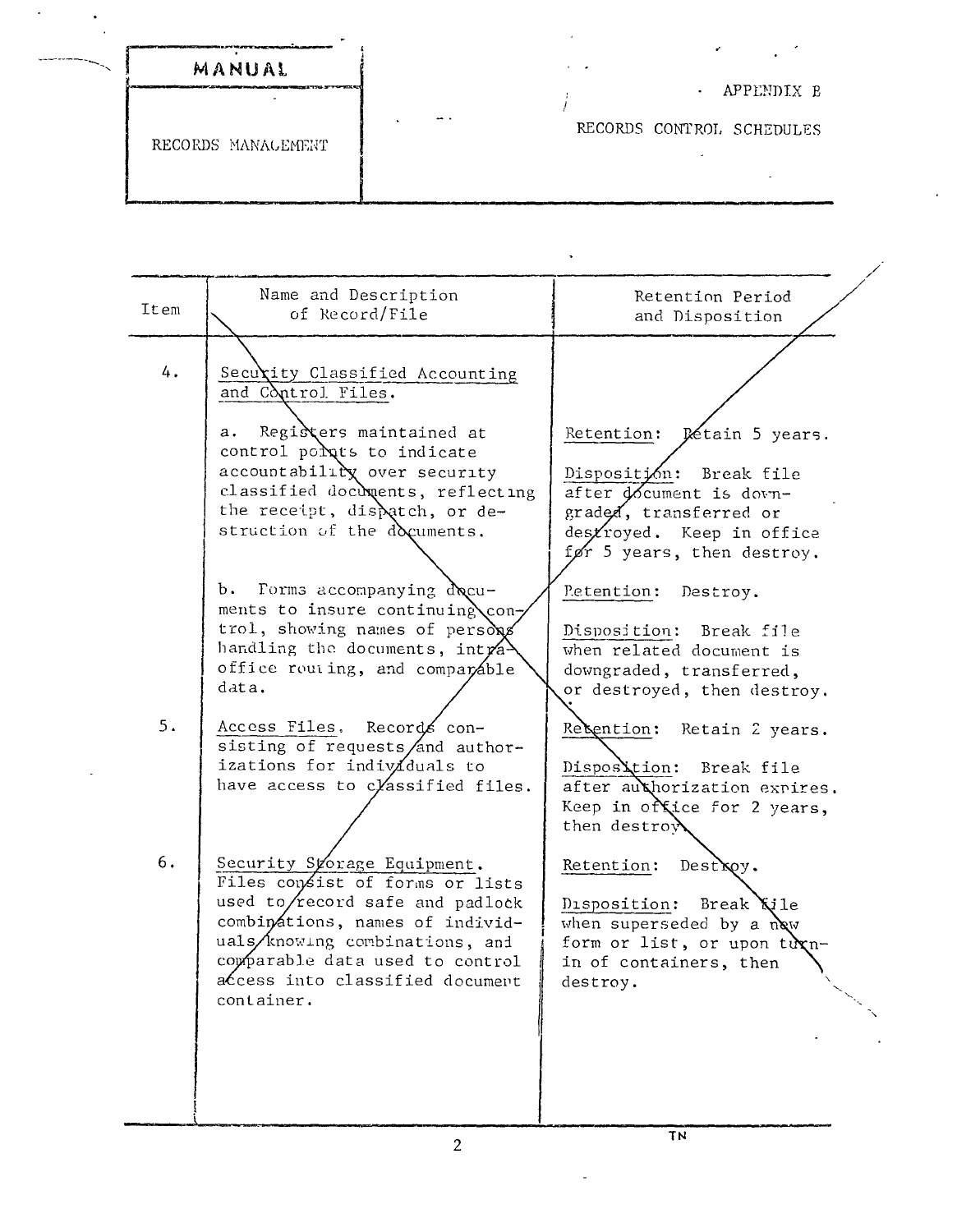## APPENDIX B

 $\bullet$ 

# **1 ANUAL**

RECORDS CONTROL SCHEDULES

RECORDS MANAGEMENT

 $\ddot{\phantom{a}}$ 

| Item | Name and Description<br>of Record/File                                                                                                                                                                                                                                                                                                                                  | Retention Period<br>and Disposition                                                                                                                                             |
|------|-------------------------------------------------------------------------------------------------------------------------------------------------------------------------------------------------------------------------------------------------------------------------------------------------------------------------------------------------------------------------|---------------------------------------------------------------------------------------------------------------------------------------------------------------------------------|
| 7.   | Surveys and Inspection of<br>Facilities Files.<br>Documents relating to surveys<br>$a_{\bullet}$<br>and inspections of Government-<br>owned facilities conducted to<br>insure adequacy of protective and<br>preventive measures taken to<br>safeguard information and facil-<br>ities against sabotage and un-<br>authorized access.<br>b. Documents relating to secur- | Retention: Retain 3 years.<br>Break file<br>Disposition:<br>after survey/inspection is<br>completed. Keep in office<br>for 3 years, then destroy.<br>Retention: Retain 3 years. |
|      | ity surveys and inspections of<br>privately owned facilities<br>assigned security cognizance by<br>EPA, and related papers.                                                                                                                                                                                                                                             | Disposition: Break file<br>after survey/inspection is<br>completed. Keep in office<br>for 3 years, then destrov.                                                                |
| 8.   | Fire, Explosion, and Accident<br>Investigative Files. Case files,<br>including all papers relating to<br>the investigations of fires,<br>explosions, and accidents.                                                                                                                                                                                                     | Retention: Retain 2 years.<br>Disposition: Break file<br>after completion of in-<br>vestigation. Keep in<br>office for 2 years, then<br>destroy.                                |
| 9.   | Property Pass Files. Authoriza-<br>tion for the removal of property<br>or materials from EPA.                                                                                                                                                                                                                                                                           | Retention: Retain 3<br>months.<br>Disposition: Break file<br>after expiration or revo-<br>cation. Keep in office<br>for 3 months, then destroy.                                 |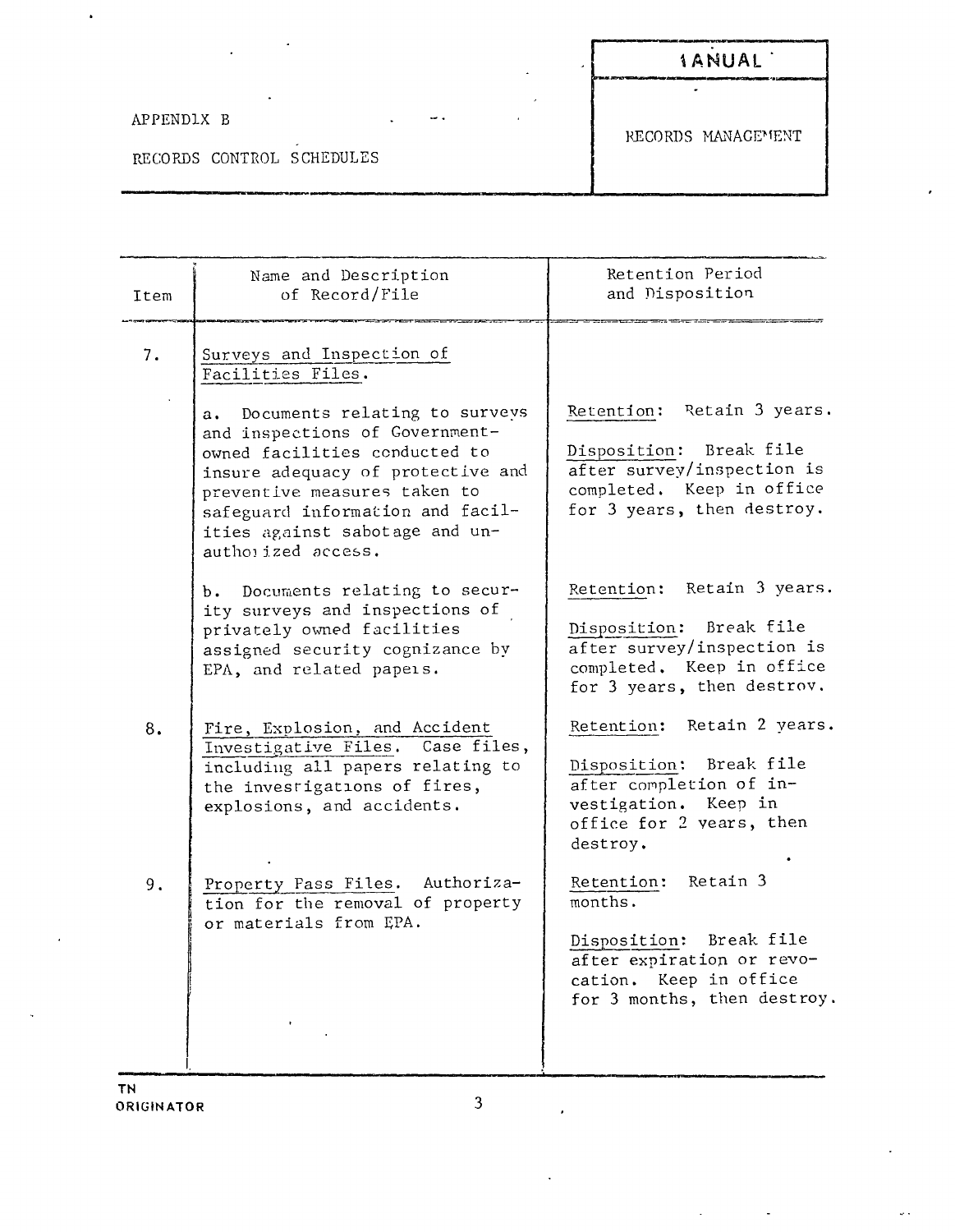| MANUAL-<br>المروات الأنفي المراكب التي المراكب المراكب المناطق المائية المراكبة |          | $\sim$ | APPENDIX B                |
|---------------------------------------------------------------------------------|----------|--------|---------------------------|
| RECORDS MANAGEMENT                                                              | $\cdots$ |        | RECORDS CONTROL SCHEDULES |

| Item | Name and Description<br>of Record/File                                                                                                  | Retention Period<br>and Disposition                                                                                         |
|------|-----------------------------------------------------------------------------------------------------------------------------------------|-----------------------------------------------------------------------------------------------------------------------------|
| 10.  | Guard Assignments and Strength<br>Files.                                                                                                |                                                                                                                             |
|      | Ledger records.<br>$\mathbf{a}$ .                                                                                                       | Retention: Retain 3 years.<br>Disposition: Break file<br>after final entry. Keep in<br>office for 3 years, then<br>destroy. |
|      | b.<br>Requests, analyses, reports,<br>change notices, and other<br>papers relating to post assign-<br>ments and strength requirements.  | Retention: Retain 2 years.<br>Disposition:<br>Break file at<br>end of year. Keep in<br>office for 2 years, then<br>destroy. |
| 11.  | Iiles relating to the exercise<br>of police functions.<br>a. Ledger record of arrest,<br>cars ticketed, and outside<br>police contacts. | Retention: Retain 3 years.<br>Disposition: Break file<br>after final entry. Keep in<br>office for 3 years, then<br>destroy. |
|      | Ъ.<br>Reports, statements of<br>witnesses, warning notices, and<br>other case papers relating to<br>arrests and traffic violations.     | Retention: Retain 2 years.<br>Disposition: Break file at<br>end of year. Keep in office<br>for 2 years, then destroy.       |

4

**----------------\_.\_--------.--,------------------------------- TN**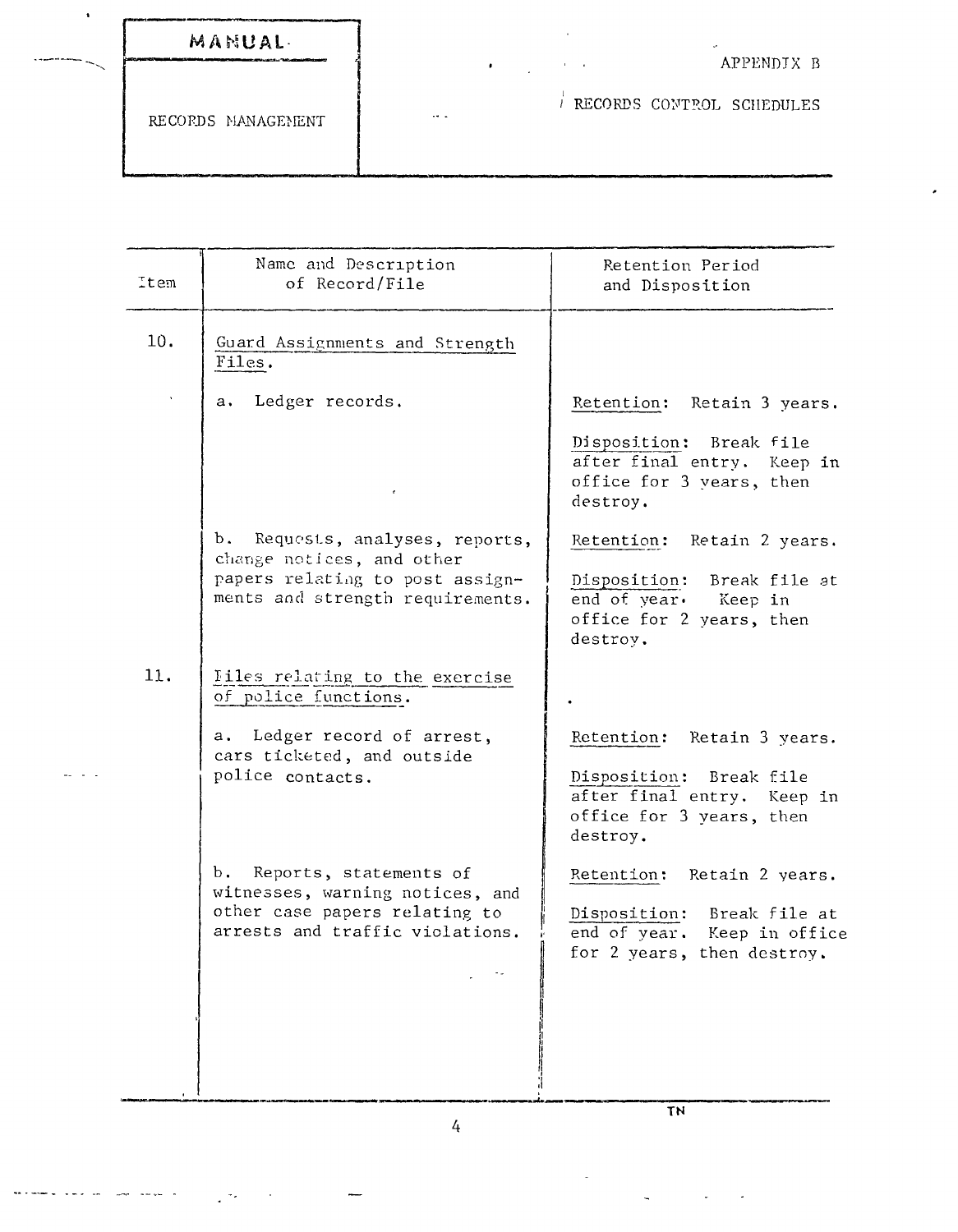|                           | AANUAL             |
|---------------------------|--------------------|
| APPENDIX B<br>$\cdot$ .   | RECORDS MANAGEMENT |
| RECORDS CONTROL SCHEDULES |                    |

l,

| Item | Name and Description<br>of Record/File                                                                                                                                                                 | Retention Period<br>and Disposition                                                                                                                                                                                         |
|------|--------------------------------------------------------------------------------------------------------------------------------------------------------------------------------------------------------|-----------------------------------------------------------------------------------------------------------------------------------------------------------------------------------------------------------------------------|
| 12.  | Accountability for Personal<br>Property Lost or Stolen.                                                                                                                                                |                                                                                                                                                                                                                             |
|      | a. Ledger files.                                                                                                                                                                                       | Retention: Retain 3 years.                                                                                                                                                                                                  |
|      |                                                                                                                                                                                                        | Disposition: Break file<br>after final entry. Keep<br>in office for 3 years, then<br>destrov.                                                                                                                               |
|      | b, Reports, loss statements,<br>receipts and other papers relat-                                                                                                                                       | Retention: Retain 1 year.                                                                                                                                                                                                   |
|      | ing to lost and found articles.                                                                                                                                                                        | Disposition: Break file<br>at end of year. Keep in<br>office for 1 year, then<br>destroy.                                                                                                                                   |
| 13.  | Accountability Records for Keys.<br>Records of keys issued.                                                                                                                                            | Retention: Retain 6<br>months.                                                                                                                                                                                              |
| 14.  | Visitors Registers. Registers<br>or logs used to record names of<br>outside contractors, service<br>personnel, visitors, employees<br>admitted to areas, and reports on<br>automobiles and passengers. | Disposition: Break file<br>after turn-in of kev.<br>Keep in office for 6<br>months, then destroy.<br>Retention: Retain 1 year.<br>Disposition: Break file<br>at end of year. Keep in<br>office for 1 vear, then<br>destroy. |
|      |                                                                                                                                                                                                        |                                                                                                                                                                                                                             |

 $\bullet$ 

 $\hat{\mathbf{r}}$ 

 $\overline{\phantom{a}}$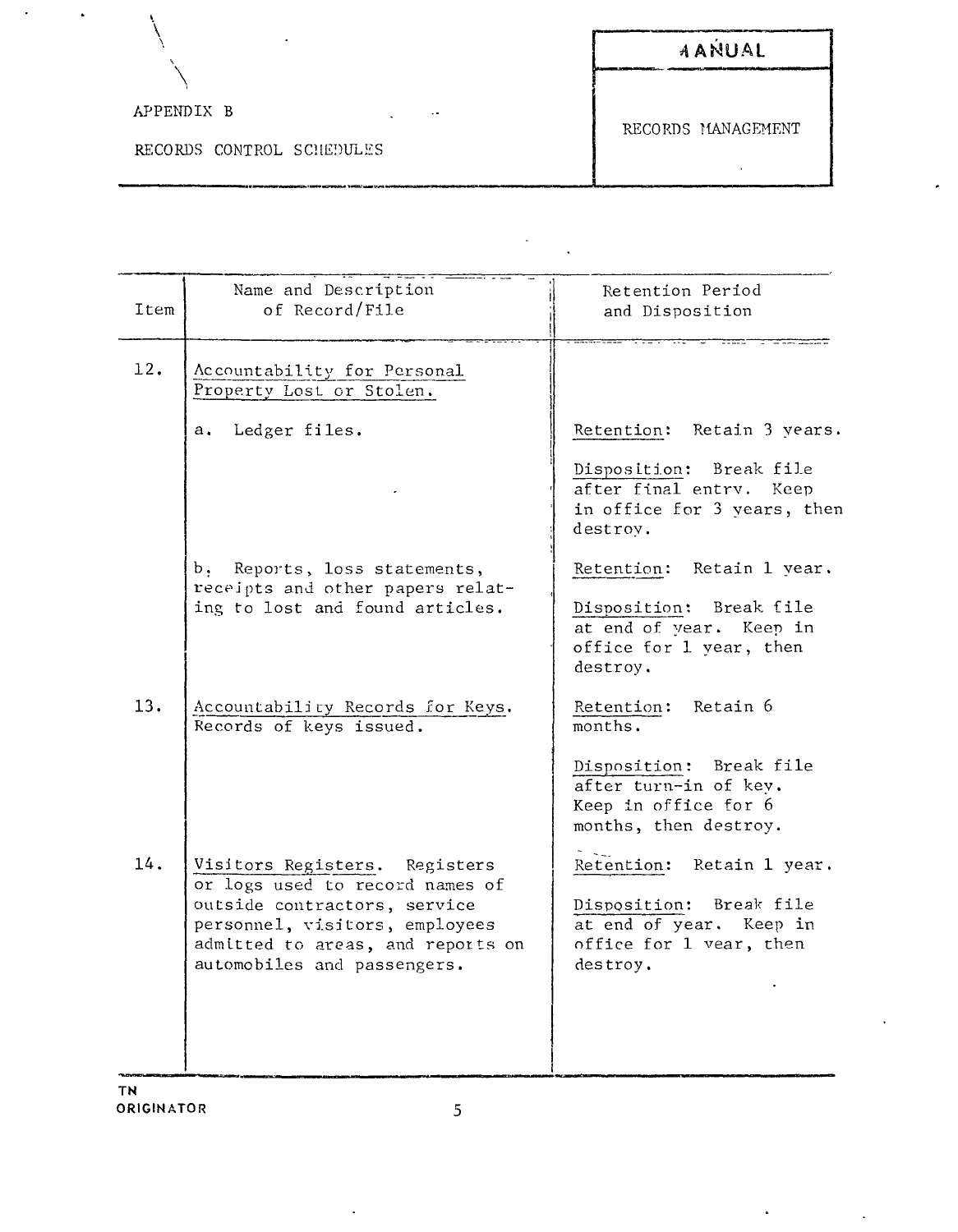| MANUAL |  |  |  |
|--------|--|--|--|
|        |  |  |  |

measured a complete service of the

RECORDS CONTROL SCHEDULES

| Item | Name and Description<br>of Record/File                                                                                                                                                                                               | Retention Period<br>and Disposition                                                                                       |
|------|--------------------------------------------------------------------------------------------------------------------------------------------------------------------------------------------------------------------------------------|---------------------------------------------------------------------------------------------------------------------------|
| 15.  | Guard Force Facility Check Files.                                                                                                                                                                                                    |                                                                                                                           |
|      | Data sheets, door slip sum-<br>a.<br>maries, check sheets, and guard<br>reports on security violations<br>(except copies in files or<br>Agency security offices covered<br>by item 21 of this schedule).                             | Retention: Retain 1 year.<br>Disposition: Break file<br>at end of year. Keep in<br>office for 1 year, then<br>destroy.    |
|      | b. Reports of routine after-<br>hours security checks which<br>either do not reflect security<br>violations, or for which the<br>information contained therein is<br>documented in the files defined<br>in item 21 of this schedule. | Retention: Destroy.<br>Break file<br>Disposition:<br>at end of month, then<br>destroy.                                    |
| 16.  | Guard Service Control Files.                                                                                                                                                                                                         |                                                                                                                           |
|      | a. Control center key or code<br>records, emergency call records,<br>and building record and employee<br>identification cards.                                                                                                       | Retention: Destroy.<br>Disposition: Break file<br>when material is super-<br>seded or obsolete, then<br>destroy.          |
|      | b. Round reports, service<br>reports on interruptions and test<br>and punch clock dial sheets.                                                                                                                                       | Retention: Retain 1 year.<br>Disposition:<br>Break file<br>at end of year. Keep in<br>office for 1 year, then<br>destroy. |

 $\overline{a}$ 

 $\overline{T}N$ 

 $\mathbf{r}$ 

Ţ

 $\ddot{\phantom{a}}$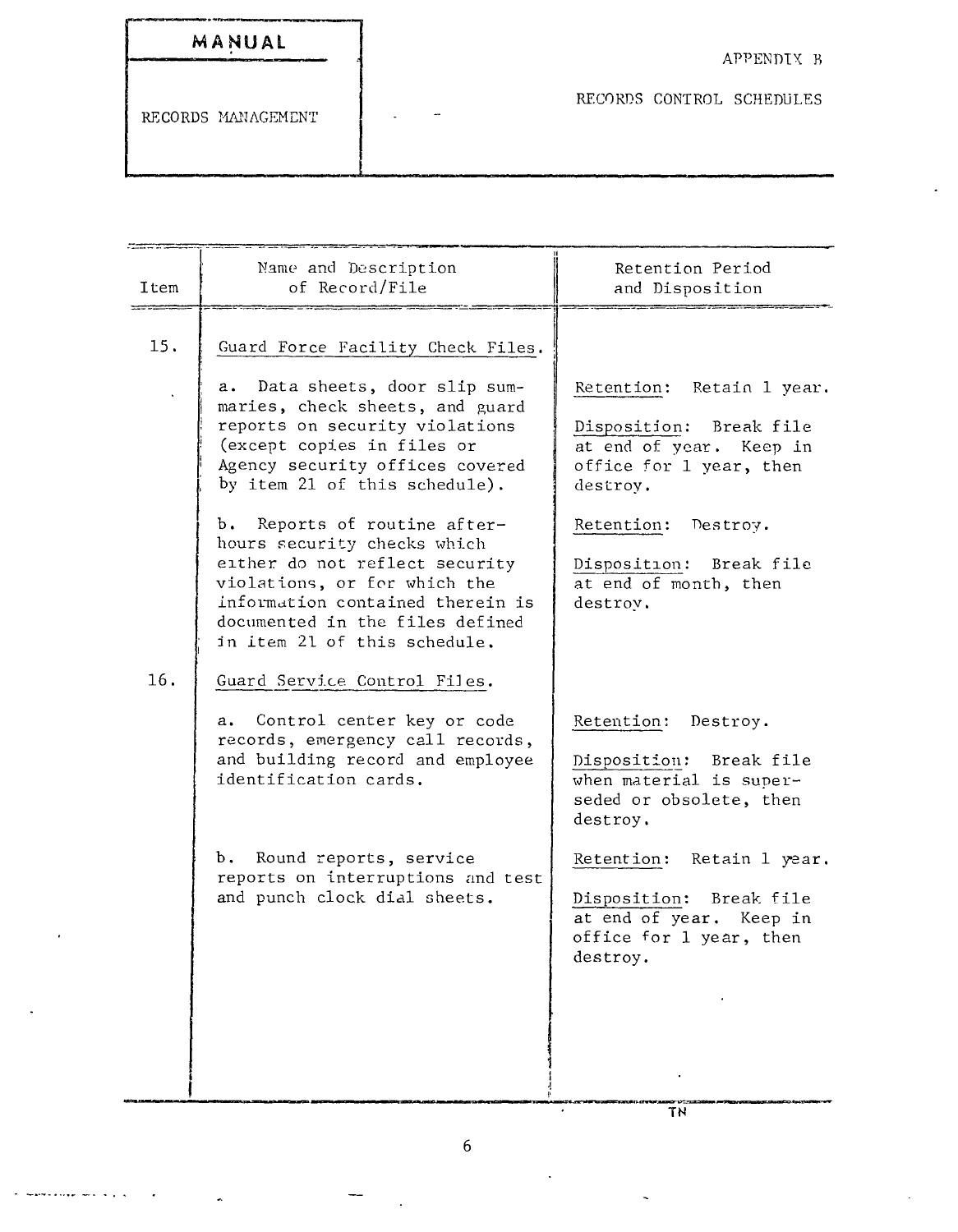$\mathcal{A}$ 

 $\bullet$ 

APPENDIX B RECORDS MANAGEMENT

### RECORDS CONTROL SCHEDULES

 $\overline{\phantom{a}}$ 

| Item | Name and Description<br>of Record/File                                                                                                                                                                                                                                                                                                                                   | Retention Period<br>and Disposition                                                                                                                                                                                |
|------|--------------------------------------------------------------------------------------------------------------------------------------------------------------------------------------------------------------------------------------------------------------------------------------------------------------------------------------------------------------------------|--------------------------------------------------------------------------------------------------------------------------------------------------------------------------------------------------------------------|
|      | c. Automatic machine patrol<br>charts and registers of patrol<br>and alarm services.                                                                                                                                                                                                                                                                                     | Retention: Retain 1 vear.<br>Disposition: Break file<br>at end of year. Keep in<br>office for 1 year, then<br>destrov.                                                                                             |
| 17.  | Personnel Security Clearance<br>Files. A record of investi-<br>gations of personnel employed<br>by, or seeking employment with<br>the Government, or whose<br>relationship otherwise with the<br>Government requires a security<br>clearance, but exclusive of files<br>containing material of value for<br>reference purposes.                                          | Retention: Retain 30<br>years.<br>Disposition: Break file<br>after date of last action.<br>Keep in office for 1 year,<br>then transfer to Federal<br>Records Center. Keep in<br>FRC for 29 years, then<br>destroy. |
| 18.  | Industrial Contractor Case Files.<br>Security clearance case files of<br>contractor employees and con-<br>sultants, access permittees and<br>their employees and consultants,<br>and other non-staff employees.<br>Such files include Federal<br>Bureau of Investigation reports,<br>or other Government agency<br>reports, and correspondence<br>pertinent to the case. | Retain 3<br>Retention:<br>years.<br>Disposition: Break file<br>after project is com-<br>pleted. Keep in office<br>for 3 years, then destroy.                                                                       |
| 19.  | Personnel Security Clearance<br>Status Files. Records main-<br>tained in security units to show<br>the security clearance status of<br>individuals, either in the form<br><u>of list or rosters.</u>                                                                                                                                                                     | Retention:<br>Destrov.<br>Disposition: Break file<br>when superseded or obso-<br>lete, then destroy.                                                                                                               |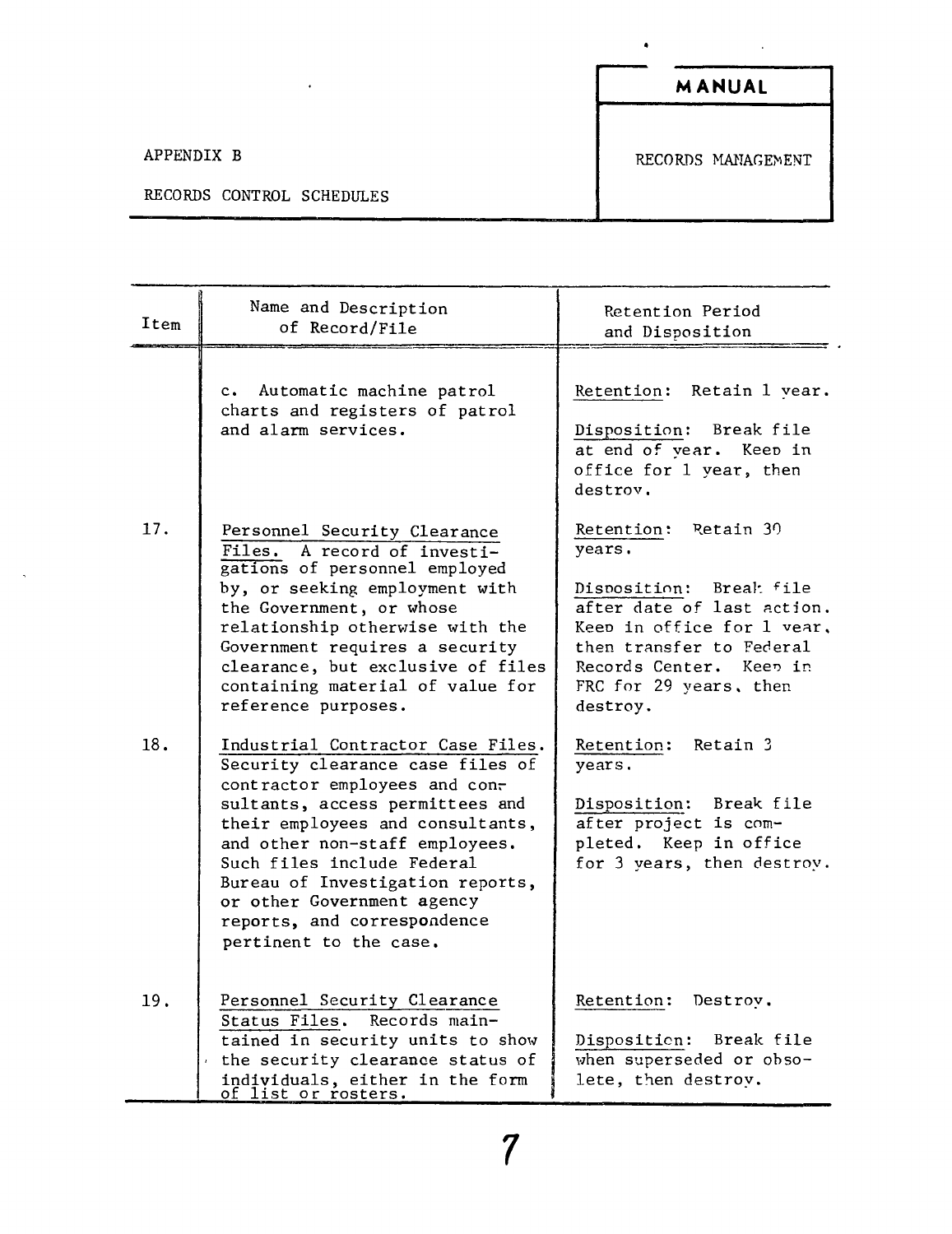$\boldsymbol{I}$ 

 $\frac{1}{l}$ 

### APPENDIX B

 $\overline{\phantom{a}}$ 

RECORDS CONTROL SCHFDULES

RECORDS MANAGEMENT

| Item | Name and Description<br>of Record/File                                                                                                                                                                                                                                                                                                                                                                            | Retention Period<br>and Disposition                                                                                                                                                                                      |
|------|-------------------------------------------------------------------------------------------------------------------------------------------------------------------------------------------------------------------------------------------------------------------------------------------------------------------------------------------------------------------------------------------------------------------|--------------------------------------------------------------------------------------------------------------------------------------------------------------------------------------------------------------------------|
|      | c. Mutomatic machine patrol<br>charry and registers of patrol<br>and alarm services.                                                                                                                                                                                                                                                                                                                              | Retention: Regain 1 year.<br>Disposition: Break file<br>at end of year. Keep in<br>office $f$ or 1 year, then<br>destróv.                                                                                                |
| 17.  | Personnel Security Clearance<br>A recordof investi-<br>Files.<br>gations of personnel employed<br>by, or seeking employment with<br>the Government, or whose<br>relationship otherwise with the<br>Government requires a security<br>clearance, but exclusive $\chi$ files<br>containing material of $vaXe$ for<br>reference purposes.                                                                            | Retention: Retain 30<br>$\chi$ ears.<br>Disposition: Break file<br>after date of last action.<br>Keep in office for 1 year,<br>then transfer to Federal<br>Records Center. Keep in<br>FRC for 29 years, then<br>destroy. |
| 18.  | Industrial Contractor/Case Files.<br>Security clearance gase files of<br>contractor employegs and con-<br>sultants, access permittees and<br>their employees and consultants,<br>and other non-staff employees.<br>Such files in flude Federal<br>Bureau of Investigation reports,<br>Civil Service Commission reports,<br>or other Covernment agency<br>reports $/$ and correspondence<br>pertingnt to the case. | Retention: Retain 3<br>years.<br>Disposition: Break file<br>After project is com-<br>pleted. Keep in office<br>for $\sqrt{3}$ years, then destroy.                                                                       |
| 19.  | Personnel Security Clearance<br>Status Files. Records main-<br>tained in security units to show<br>the security clearance status of<br>individuals, either in the form<br>of list or rosters.                                                                                                                                                                                                                     | Retention: Destroy.<br>Disposition: Break file<br>when superseded or obso-<br>lete. then destrov.                                                                                                                        |

**TN** ORIGINATOR.

 $\overline{7}$ 

 $\bullet$  $\mathbb{I}$ 

 $\ddot{\phantom{1}}$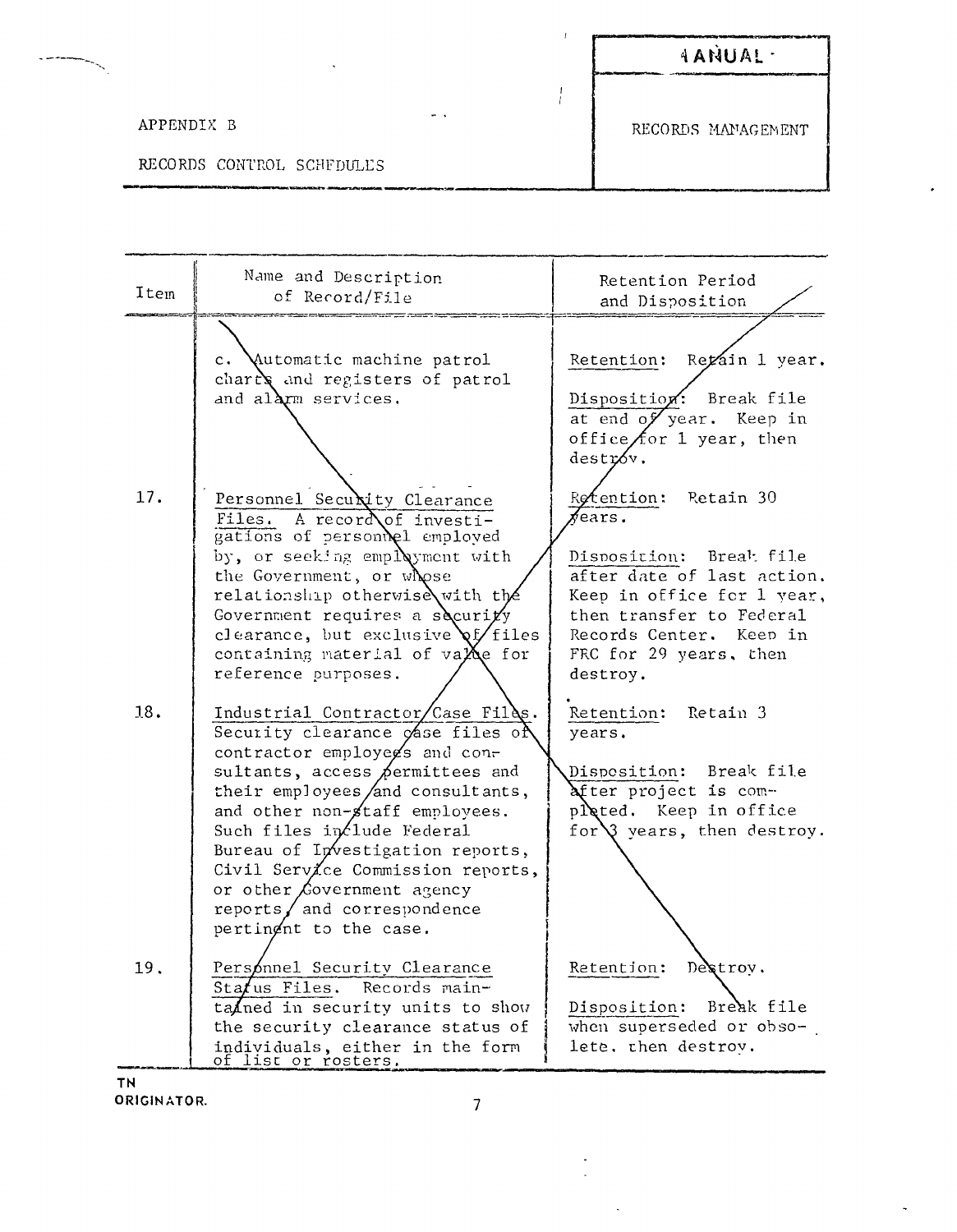| MANUAL             |
|--------------------|
|                    |
| RECORDS MANAGEMENT |

Ġ,

ă

| Item | Name and Description<br>of Record/File                                                                                                                                                                                                                                                                                                                                                                   | Retention Period<br>and Disposition                                                                                                                                                                                                           |
|------|----------------------------------------------------------------------------------------------------------------------------------------------------------------------------------------------------------------------------------------------------------------------------------------------------------------------------------------------------------------------------------------------------------|-----------------------------------------------------------------------------------------------------------------------------------------------------------------------------------------------------------------------------------------------|
| 20.  | Security Violation Files. Case<br>files relating to investigations<br>of alleged security violations,<br>but exclusive of files concern-<br>ing felonies and papers placed<br>in Official Personnel Folders.                                                                                                                                                                                             | Retention: Retain 2<br>years.<br>Disposition: Break file<br>after completion of final<br>corrective or disciplin-<br>ary action. Keep in<br>office for 2 years, then<br>destroy.                                                              |
| 21.  | Security Violation Files<br>(Felonies). Case files relating<br>to investigations of alleged<br>security violations of a suf-<br>ficiently serious nature to be<br>classed as felonies.                                                                                                                                                                                                                   | Retention:<br>Retain 20 years.<br>Disposition:<br>Break file<br>after date of last action.<br>Keep in office for 5 years,<br>then transfer to the<br>Federal Records Center.<br>Keep in FRC for 15 years,<br>then destroy.                    |
| 22.  | EPA Classification and Declas-<br>sification Committee File.<br>Committee was appointed by the<br>Administrator to implement<br>Executive Order 11652 and the<br>National Security Council<br>Directive of May 17, 1972.<br>The<br>file includes security classi-<br>fication appeals and reviews,<br>as well as complaints or sugges-<br>tions concerning the EPA Secur-<br>ity Classification Program. | Retention:<br>Retain 10 years.<br>Disposition:<br>Break file<br>when committee is super-<br>seded or canceled. Keep<br>in office for 2 years,<br>then transfer to the<br>Federal Records Center.<br>Keep in FRC for 8 years,<br>then destroy. |

*f* **TN**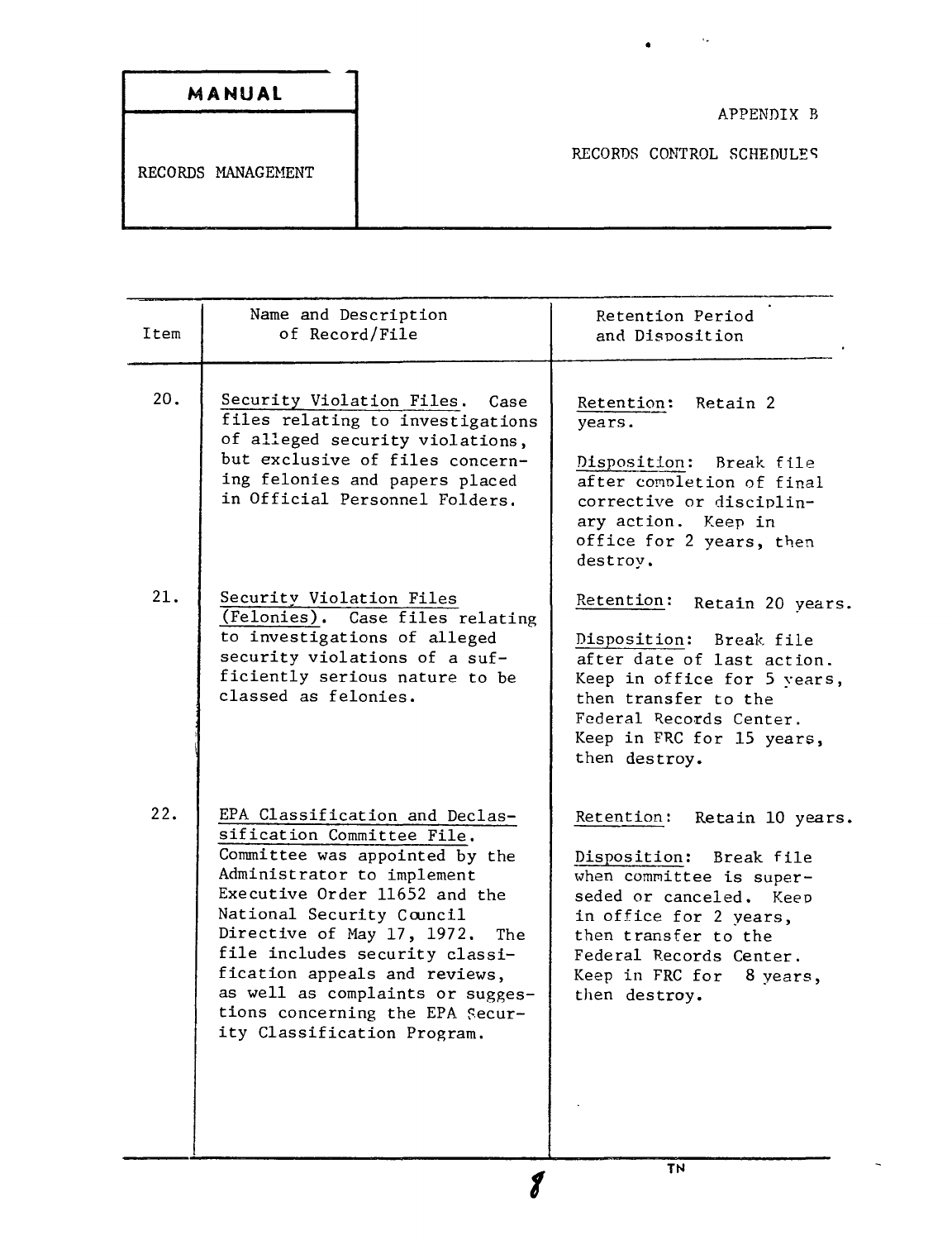| MANUAL<br>しゃくかい かいせいし アマンドスク ウェット・セット せきかえ こうか はっぱっしゃか | APPLNDIX B                                            |
|--------------------------------------------------------|-------------------------------------------------------|
| RECORDS MANAGEMENT                                     | $\overline{\phantom{a}}$<br>RECORDS CONTROL SCHEDULES |

| Item | Name and Description<br>of Record/File                                                                                                                                                                                                                                                                                                                                                                   | Retention Period<br>and Disposition                                                                                                                                                                                                                                |
|------|----------------------------------------------------------------------------------------------------------------------------------------------------------------------------------------------------------------------------------------------------------------------------------------------------------------------------------------------------------------------------------------------------------|--------------------------------------------------------------------------------------------------------------------------------------------------------------------------------------------------------------------------------------------------------------------|
| 20.  | Security Violation Files. Case<br>files relating to investigations<br>of alleged security violations,<br>but exclusive of files concern-<br>ing felonies and papers placed<br>in Official Personnel Folders.                                                                                                                                                                                             | Retention/ Retain 2<br>years.<br>Disposition:<br>Break file<br>after completion of final<br>corrective or disciplin-<br>ary action. Keep in<br>office for 2 years, then<br>destroy.                                                                                |
| 21.  | Security Violation Files<br>(Felcnies). Case files relating<br>to investigations of alleggd<br>security violations of a $\beta$ uf-<br>ficiently serious nature to be<br>classed as felonies.                                                                                                                                                                                                            | Retention: Permanent<br>Disposition: Break file<br>after date of last action.<br>Xeep in office for 1 vear,<br>then transfer to the<br>Federal Records Center.<br>Keep in FRC for 4 years,<br>then offer to the<br>National Archives.                              |
| 22.  | EPA Classification and Declas-<br>sification Committee File.<br>Committee was appointed by the<br>Administrator to implement<br>Executive Order 11652 and the<br>National Security Council<br>Directive of May 17, 1972.<br>The<br>file/includes security classi-<br>fication appeals and reviews,<br>as well as complaints or sugges-<br>tions concerping the EPA Secur-<br>ity Classification Program. | Retention: Permanent<br>Disposition: \Treak file<br>when committee $\chi$ s super-<br>seded or canceled. Keep<br>in office for 2 years,<br>then transfer to the<br>Federal Records Center.<br>Keep in FRC for 10 years,<br>then offer to the<br>National Archives. |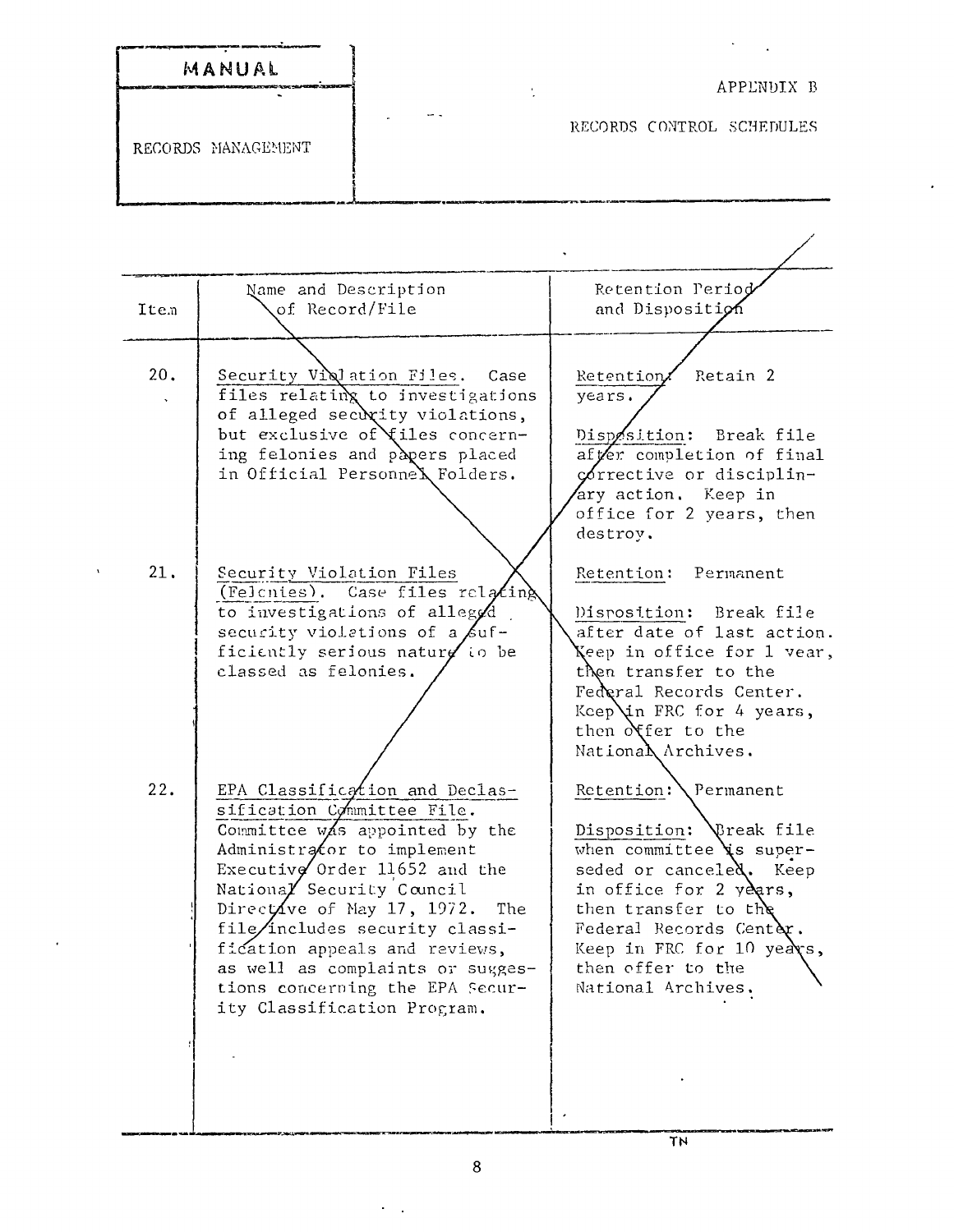|                                         | <b>MANUAL</b>      |
|-----------------------------------------|--------------------|
| APPENDIX B<br>RECORDS CONTROL SCHEDULES | RECORDS MANAGEMENT |

 $\ddot{\phantom{1}}$ 

| Retain 10 years.<br>23.<br>Retention:<br>Interagency Classification<br>Review Committee.<br>Records<br>Break file<br>include correspondence and<br>Disposition:<br>when committee is super-<br>reports classifying or declassi-<br>seded or canceled. Yeen<br>fying EPA security classified<br>in office for 2 years,<br>records.<br>then transfer to the<br>Federal Records Center.<br>Keep in FRC for 8 years,<br>then destroy. | Item | Name and Description<br>of Record/File | Retention Period<br>and Disposition |
|-----------------------------------------------------------------------------------------------------------------------------------------------------------------------------------------------------------------------------------------------------------------------------------------------------------------------------------------------------------------------------------------------------------------------------------|------|----------------------------------------|-------------------------------------|
|                                                                                                                                                                                                                                                                                                                                                                                                                                   |      |                                        |                                     |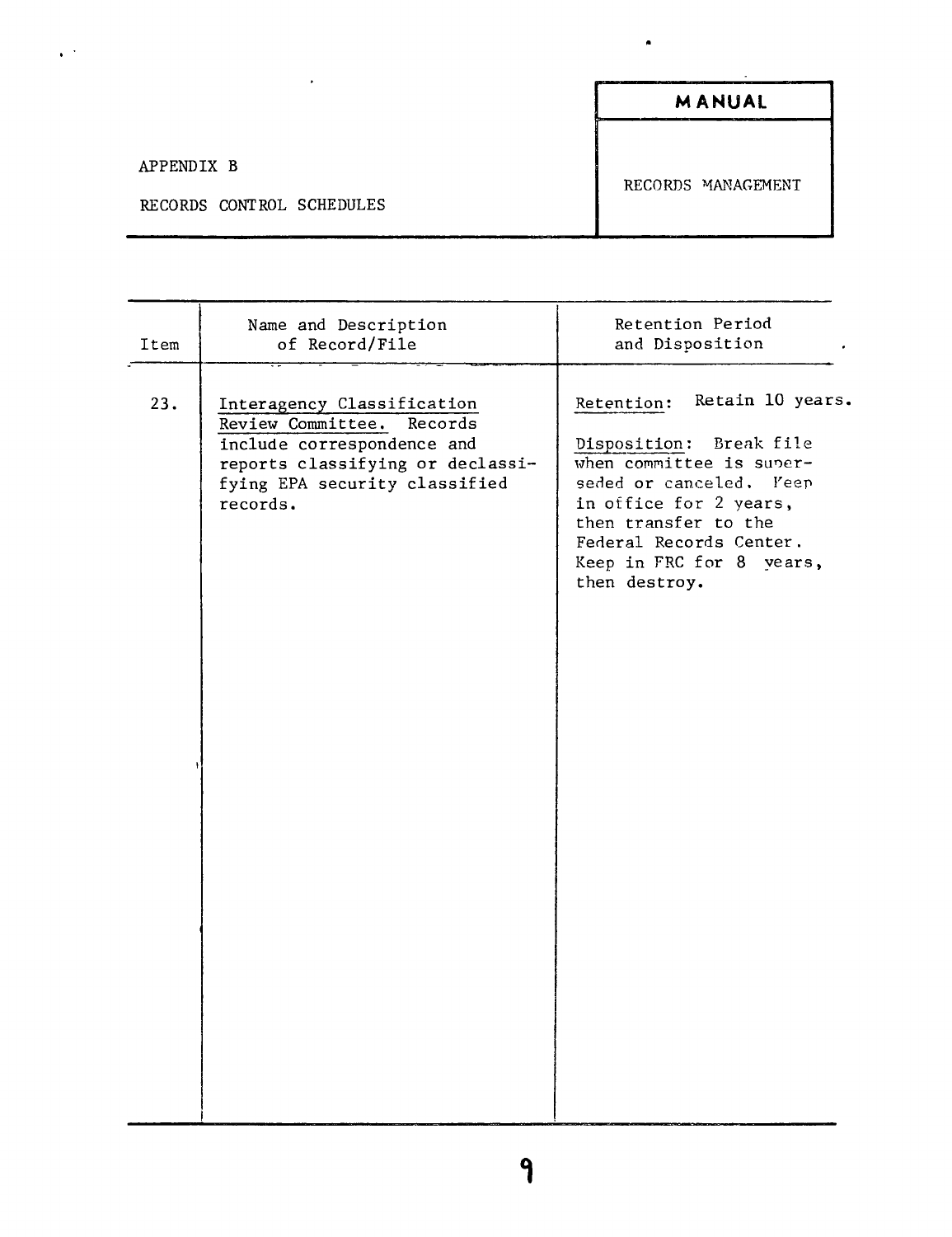|                           | MANUAL<br>200000000<br>___ |
|---------------------------|----------------------------|
| APPENDIX B<br>$-1$        | RECORDS MANAGEMENT         |
| RECORDS CONTROL SCHEDULES |                            |

 $\ddot{\phantom{0}}$ 

 $\bar{\mathcal{L}}$ 

 $\Box$  .

| Item                           | Name and Description<br>of Record/File                                                                                                                                | Retention Period<br>and Disposition                                                                                                                                                                                                                                                                                                                                                                                                                                                                                                                                                                                                                                |
|--------------------------------|-----------------------------------------------------------------------------------------------------------------------------------------------------------------------|--------------------------------------------------------------------------------------------------------------------------------------------------------------------------------------------------------------------------------------------------------------------------------------------------------------------------------------------------------------------------------------------------------------------------------------------------------------------------------------------------------------------------------------------------------------------------------------------------------------------------------------------------------------------|
| 23.                            | Interagency Classification<br>Review Committee Records<br>include correspondence and<br>reports classifying or declassi-<br>fying EPA security Classified<br>records. | Retention:<br>Permanent<br>Disposition: Break file<br>when committee is super-<br>seded or canceled. Keep<br>in office for 2 years,<br>then transfer to the<br>Federal Records Center.<br>Keep in FRC for 10 years,<br>then offer to the<br>National Archives.<br>$\frac{1}{2} \frac{1}{2} \left( \frac{1}{2} \frac{1}{2} \right) \frac{1}{2} \frac{1}{2} \frac{1}{2} \frac{1}{2} \frac{1}{2} \frac{1}{2} \frac{1}{2} \frac{1}{2} \frac{1}{2} \frac{1}{2} \frac{1}{2} \frac{1}{2} \frac{1}{2} \frac{1}{2} \frac{1}{2} \frac{1}{2} \frac{1}{2} \frac{1}{2} \frac{1}{2} \frac{1}{2} \frac{1}{2} \frac{1}{2} \frac{1}{2} \frac{1}{2} \frac{1}{2} \frac{1}{2} \frac{1$ |
| <b>TN</b><br><b>ORIGINATOR</b> | 9                                                                                                                                                                     |                                                                                                                                                                                                                                                                                                                                                                                                                                                                                                                                                                                                                                                                    |

 $\mathcal{O}(\mathcal{C})$ 

Ŷ,

l,

i sezamiy